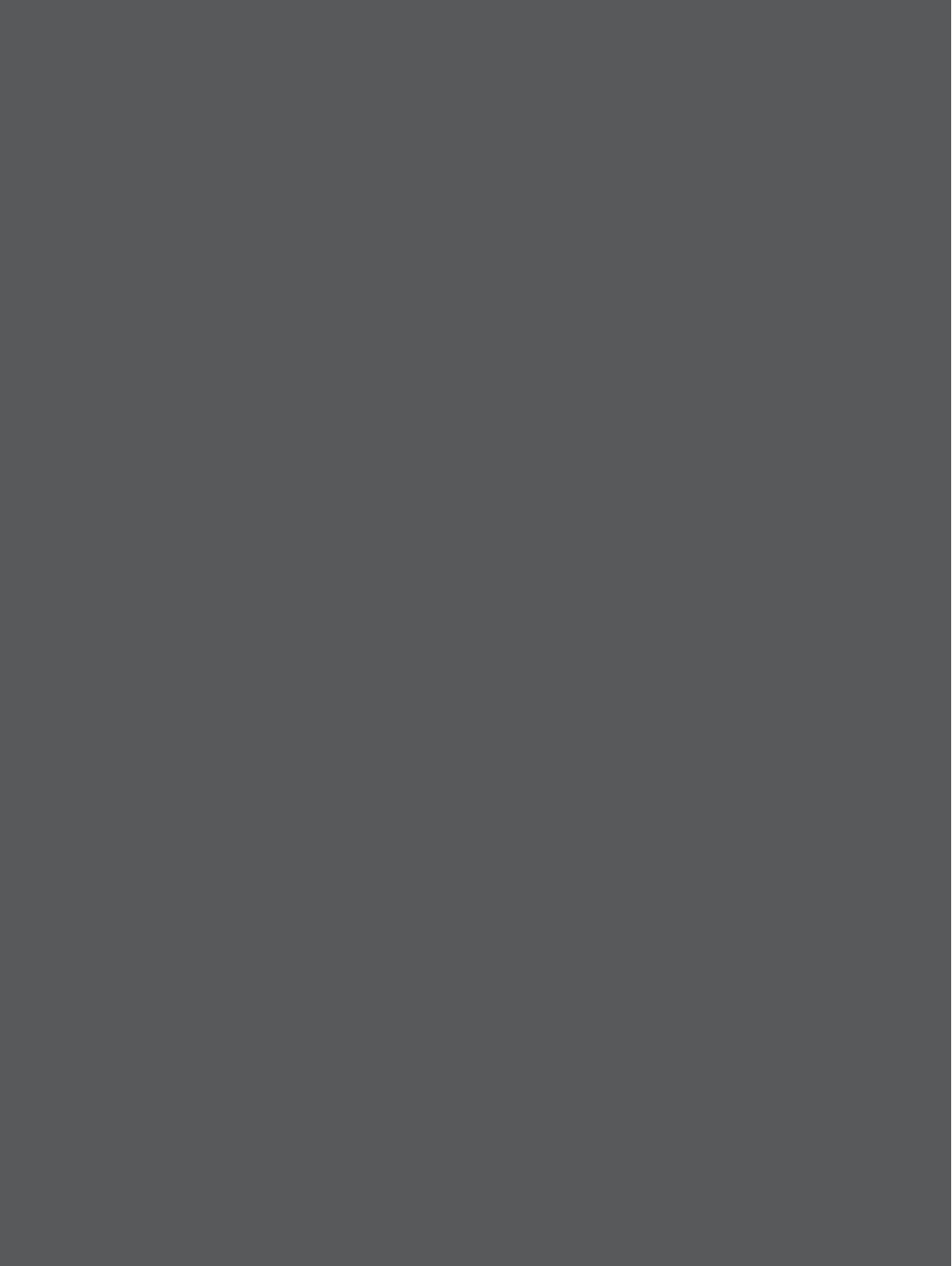### INTRODUCTION

The era of clinical trials as we've known them, is coming to an end. The rising costs of running a trial, coupled with the commercial risks of failure, are unsustainable. This disruptive state is driving the adoption of new technologies, and catalysing the digital transformation of clinical trials.

Clinical studies constitute the most critical stage of a drug's development, and a key activity in the calendar of any clinical trial sponsor. They are costly, with unpredictable timelines, and their outcomes influence the short and long-term future of pharma companies. To give a sense of scale, there are approximately  $7,000$  Phase III interventional clinical trials<sup>1</sup> currently active. Bearing in mind that a Phase III trial could cost tens of millions of dollars, the impact that they can have on any sponsor's balance sheet is considerable. Clinical trials attract the interest

of regulators, investors, and even patient advocacy groups. They involve multiple stakeholders, across multiple countries and their published results often make it to the mainstream press. As a result, the pressure on pharmaceutical companies to succeed is not only financial but also reputational. Here, we identify the key challenges that clinical trial sponsors face and suggest the use of digital technologies to address them. We also present the fundamental technological solutions that will catalyse the transformation of clinical trials.



1 https://clinicaltrials.gov/ct2/results?recrs=b&recrs=a&recrs=f&recrs=d&age\_v=&gndr=&type=&rslt=&phase=2&Search=Apply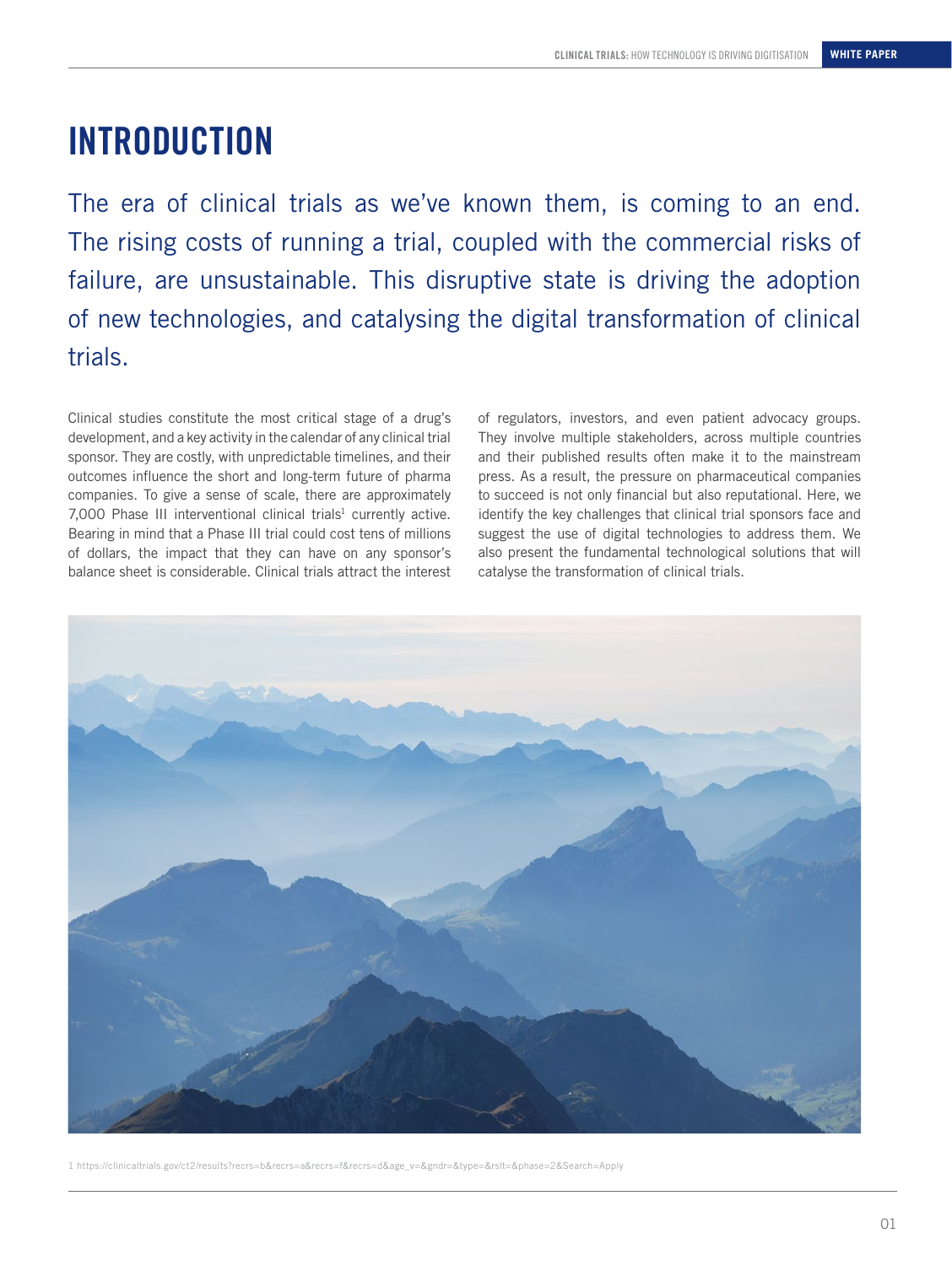## WHY CHANGE

### **SUSTAINABILITY**

Escalated clinical trial costs drive the cost of developing treatments, which in turn impacts the price of products and burdens healthcare reimbursement systems. In 2013 alone, the cost of the 6,199 biopharmaceutical sponsored clinical trials in the U.S. was calculated to be in the region of \$10 billion<sup>2</sup>. The same trend applies to the complexity of running clinical studies, particularly given that the number of registered studies has quadrupled since 20093. As a result, there is pressure on companies to reduce development costs, and justify the price of their product according to achieved endpoints and outcomes. With so much at stake, clinical trial sponsors need to mitigate the risks, identify areas of improvement and control the spiralling costs. If sponsors do not act, it is likely that payers will.

### AGILITY

Clinical trials are not dynamic in nature. Slight changes to their protocols require time to implement. Investigators often titrate treatments according to the drug's efficacy performance and the occurrence or persistence of side effects. Such



2 http://phrma-docs.phrma.org/sites/default/files/pdf/biopharmaceutical-industry-sponsored-clinical-trials-impact-on-state-economies.pdf

3 https://clinicaltrials.gov/ct2/resources/trends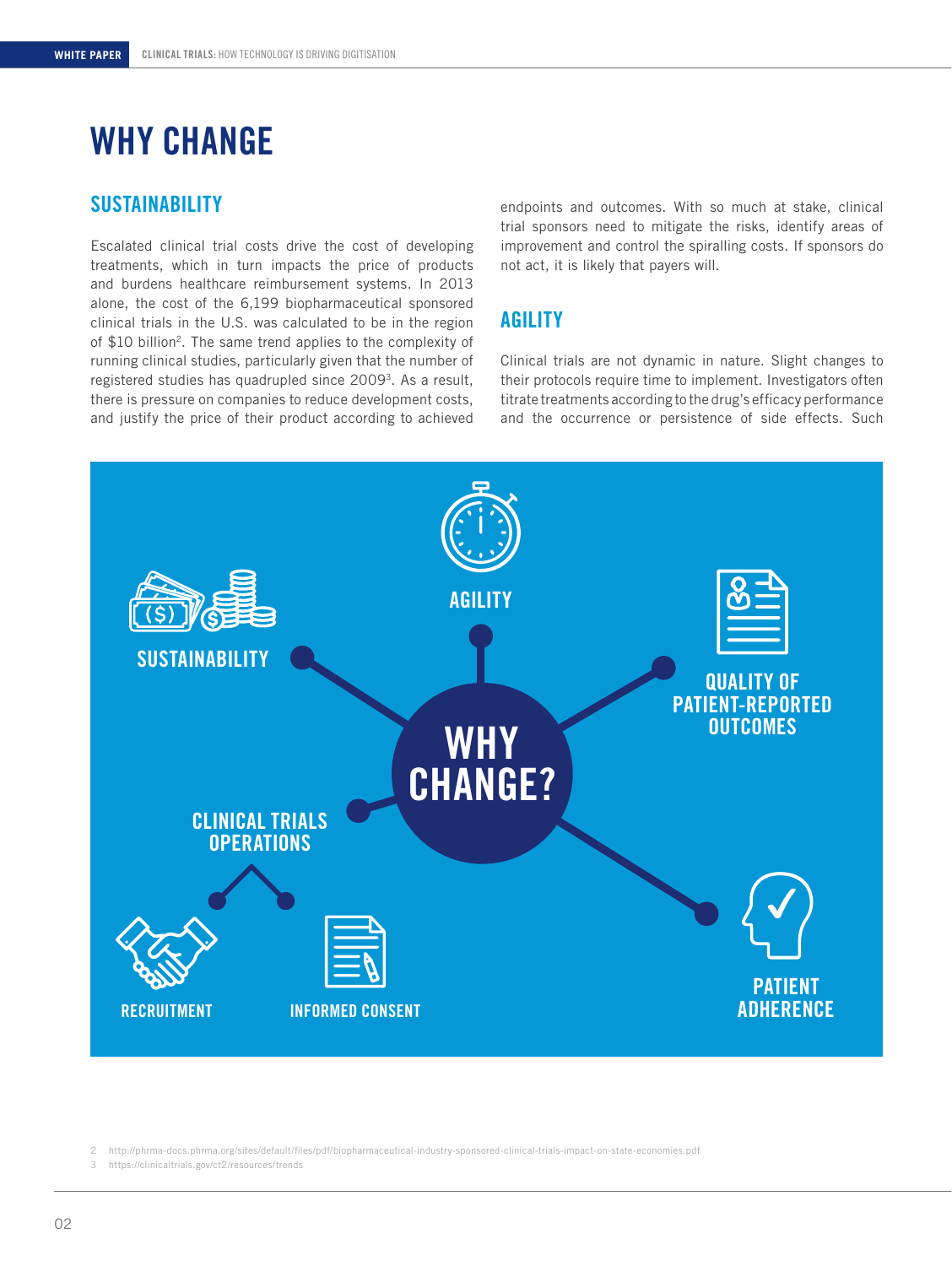changes rely heavily on timely access to information, so that investigators can make informed decisions. However, this usually requires a face to face meeting with a patient, which is resource demanding and takes time to organise. Similarly, it is not easy to deal with changes in a standardised way across multiple centres. There is scope for technology to close the gap and allow for more efficient and scalable data access.

### QUALITY OF PATIENT-REPORTED OUTCOMES

There is a need for more efficient management of patientreported outcomes (PRO). Patients are required to complete PRO surveys at least twice throughout the duration of a clinical trial and this is expected to take place at predetermined time points. Failure to do so impacts the quality of the data and could put patients under unnecessary safety risk. A recent study by Kyte *et al*. 4 revealed several inconsistencies in how this process is managed across different clinical trial centres. PROs are often not completed, or completed at incorrect times. Moreover, clinical trial staff do not respond to incomplete and overdue PROs in a standardised fashion, which introduces bias to the data captured. The authors of the study also revealed that it is possible for clinical trial staff to not respond to PRO alerts in a timely and standardised manner – e.g. when evidence exists that a patient is under psychological distress. Improving standardisation levels when it comes to the completion, processing and analysis of PROs would positively impact clinical trials.

### PATIENT ADHERENCE

Non-adherence is a key challenge for clinical trial sponsors as it increases costs, and impacts both outcomes and endpoints. Lack of monitoring systems for adherence could lead to misinterpretation of data on the effectiveness and safety of a treatment. There have been numerous studies that have analysed data from clinical trials and have concluded that adherence reporting is often inconsistent, causing data analyses to be biased<sup>5,6</sup>. Lack of adherence, when accounted for properly at the data analysis stage, reduces the statistical power of the study sample, which automatically impacts the validity of the study. It has been reported that non-adherence to investigational medical products can be as high as 40% after just 150 days from the beginning of the clinical trial. Interestingly, there is an exponential relationship between the level of non-adherence and the number of patients that need to be recruited to conserve the statistical power of the sample in a study. For a non-adherence level of 40%, a 200% increase in sample size<sup> $7$ </sup> is required, which makes the need to address this issue more than evident.

### CLINICAL TRIAL OPERATIONS

#### RECRUITMENT

Randomised, controlled clinical trial patient samples are not representative of the patient types that HCPs treat under real world conditions, and in many cases would not pass an external validity or generalisability test. There is a need to recruit patients across more geographies and demographics and for patients that better represent the clinical scenarios under which a treatment will be used. By default, the introduction of more screening criteria will make the recruitment process more resource demanding, costly and lengthy. There are many limitations that clinical trial sponsors need to overcome in order to make the recruitment process more efficient. One such barrier is making the proposition of joining a clinical trial more attractive to patients. For example, patients can often be sceptical about the fate of the data generated during clinical trials<sup>8</sup> and the effectiveness of data security mechanisms employed. Moreover, patients do not appreciate the fact that data they generate cannot be accessed by healthcare professionals of their choice, or become part of their standard health record. There is scope to make participating in clinical trials more attractive.

#### INFORMED CONSENT

Patient informed consent is the cornerstone of clinical trials and failure to diligently satisfy consent requirements can have a catastrophic impact on the validity of the study. The current process comprises extensive paperwork, can be confusing and burdensome, tests the commitment of patients and does not represent a robust system. Considering that satisfying consent requirements is not a single event in the clinical trial calendar but a more open-ended process (e.g. a patient can withdraw consent at any point), it causes frustration, leading to oversights and improper practice. It has been reported that a significant percentage of clinical trials assessed by the FDA exhibit consent collection issues<sup>9</sup>. Clinical trials will benefit from streamlining the process of consent, making it less labour intensive and more effective to manage. The process would benefit from a more transparent system that allows for constant monitoring by all stakeholders.

<sup>4</sup> http://bmjopen.bmj.com/content/6/10/e012281

<sup>5</sup> https://www.ncbi.nlm.nih.gov/pubmed/22709676

<sup>6</sup> https://www.ncbi.nlm.nih.gov/pubmed/26797242

<sup>7</sup> http://www.appliedclinicaltrialsonline.com/non-adherence-direct-influence-clinical-trial-duration-and-cost

<sup>8</sup> Personal communication with clinical trials patients

<sup>9</sup> https://www.ncbi.nlm.nih.gov/pubmed/25664866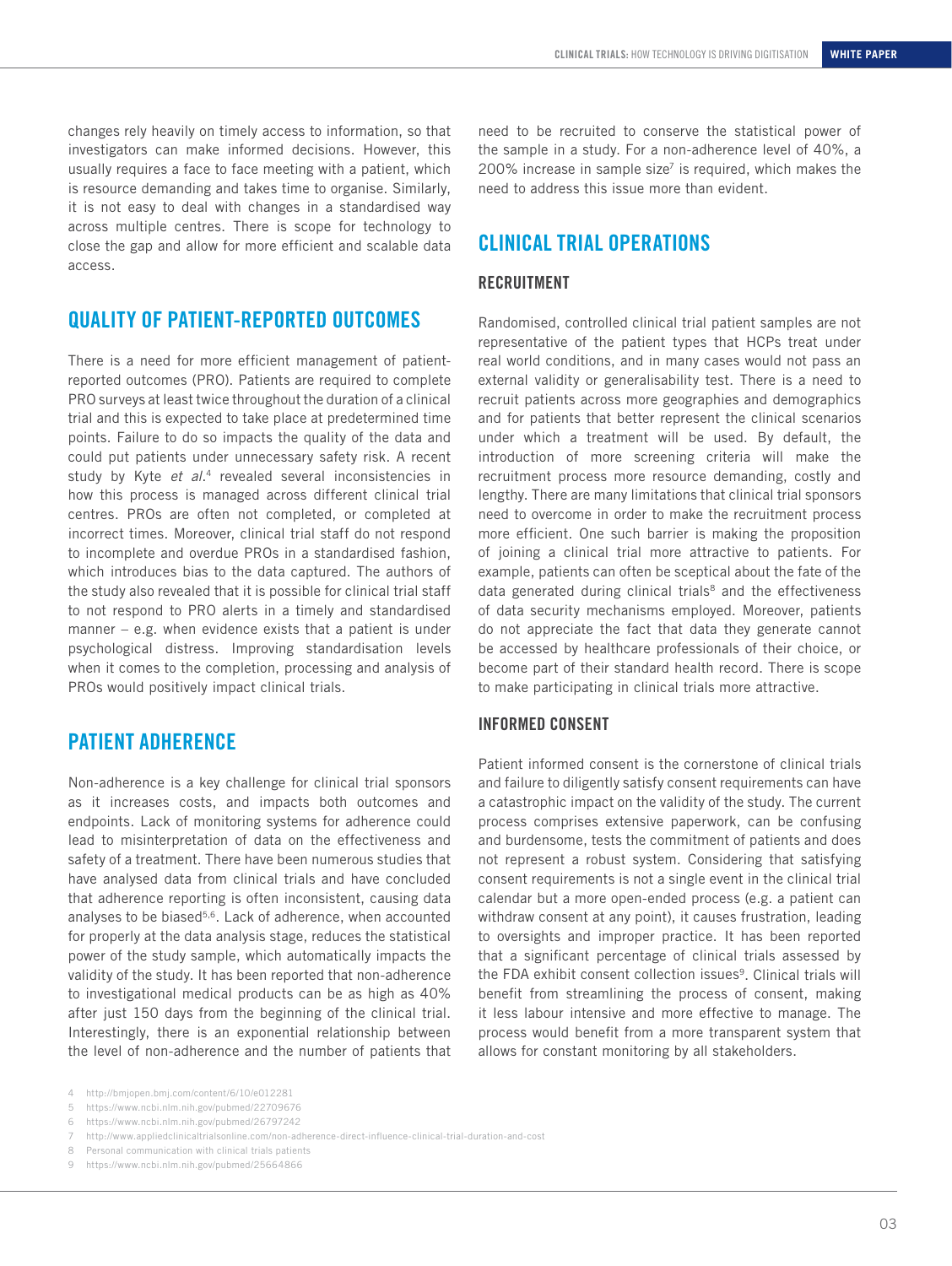### HOW CLOSE ARE WE TO CHANGING CLINICAL TRIALS?

Clinical trials are a necessity for pharmaceutical companies, as they need to comply with the demand for safe and effective treatments at justifiable prices. With so much at stake, the time has come to improve the efficiencies of clinical trials, and there is evidence that this change is underway.

Firstly, over the last 10 years, the Clinical Trials Transformation Initiative (CCTI) – a public-private collaboration – has systematically promoted the need to increase the efficiency and quality of clinical trials. The CTTI's recommendations on endpoints, and how digital services and tools can create a new gold standard clinical trial design, have been critical in transforming clinical trials.

Secondly, the global e-clinical solution software market, is expected to grow to \$10.6 billion by 2024, growing at a CAGR of 13.4% from 2016 to 2024<sup>10</sup>. The growth of software for clinical trials will be fuelled by the need to manage an increasing number of clinical trials. The larger number of clinical trials will exacerbate the challenges faced by sponsors today, including the complex recruitment requirements across multiple centres and countries. The growth of software is also associated with the sponsors' increased appetite for outsourcing studies, while containing the otherwise bursting costs.

It should then be no surprise that the amount of Venture Capital funding invested in this area has increased over the years, while companies specialising in clinical trial software solutions have achieved significant fund-raising successes. One such example is Bio-Optronics, a developer of software for clinical trials, that claims to allow regulatory compliance flexibility and efficiency. Recently, it attracted \$30 million in funding from Mainsail partners<sup>11</sup>. Equally successful in raising funds has been goBalto $12$ , which since its inception 10 years ago has raised more than \$35 million. These two examples represent just the tip of the iceberg.

Another sign of change is the investment that pharmaceutical companies are making in novel technologies. Many of the top-tier companies are actively seeking solutions that will re-shape the way they conduct clinical trials and give them competitive advantage over their competition. Companies such as Novartis, Otsuka and Janssen often feature in industry news related to the adoption of innovations that could disrupt the way clinical trials are conducted<sup>13</sup>. Their partnerships with Science 37 – a technology enabled clinical research company that offers decentralised clinical trials – is one example14,15,16.

#### WHAT PHARMA NEEDS TO DO TO STAY ON TOP OF THIS CHANGE



- 10 https://www.variantmarketresearch.com/report-categories/pharmaceuticals/e-clinical-solution-software-market
- 11 https://bio-optronics.com/blog/press/bio-optronics-announces-30-million-growth-investment-mainsail-partners/
- 12 https://www.gobalto.com/
- 13 https://www.forbes.com/sites/matthewherper/2018/03/26/ai-telemedicine-quantum-new-novartis-boss-says-tech-will-finally-change-the-drug-biz/#172c83c36b54
- 14 https://www.science37.com/science-37-novartis-sign-strategic-alliance-advance-decentralized-clinical-trials/
- 15 https://www.science37.com/science-37-otsuka-pharmaceutical-collaborate-advance-digital-health-innovation-focus-technology-enabled-clinical-trials-home/
- 16 https://www.science37.com/science-37-sanofi-introduce-new-partnership/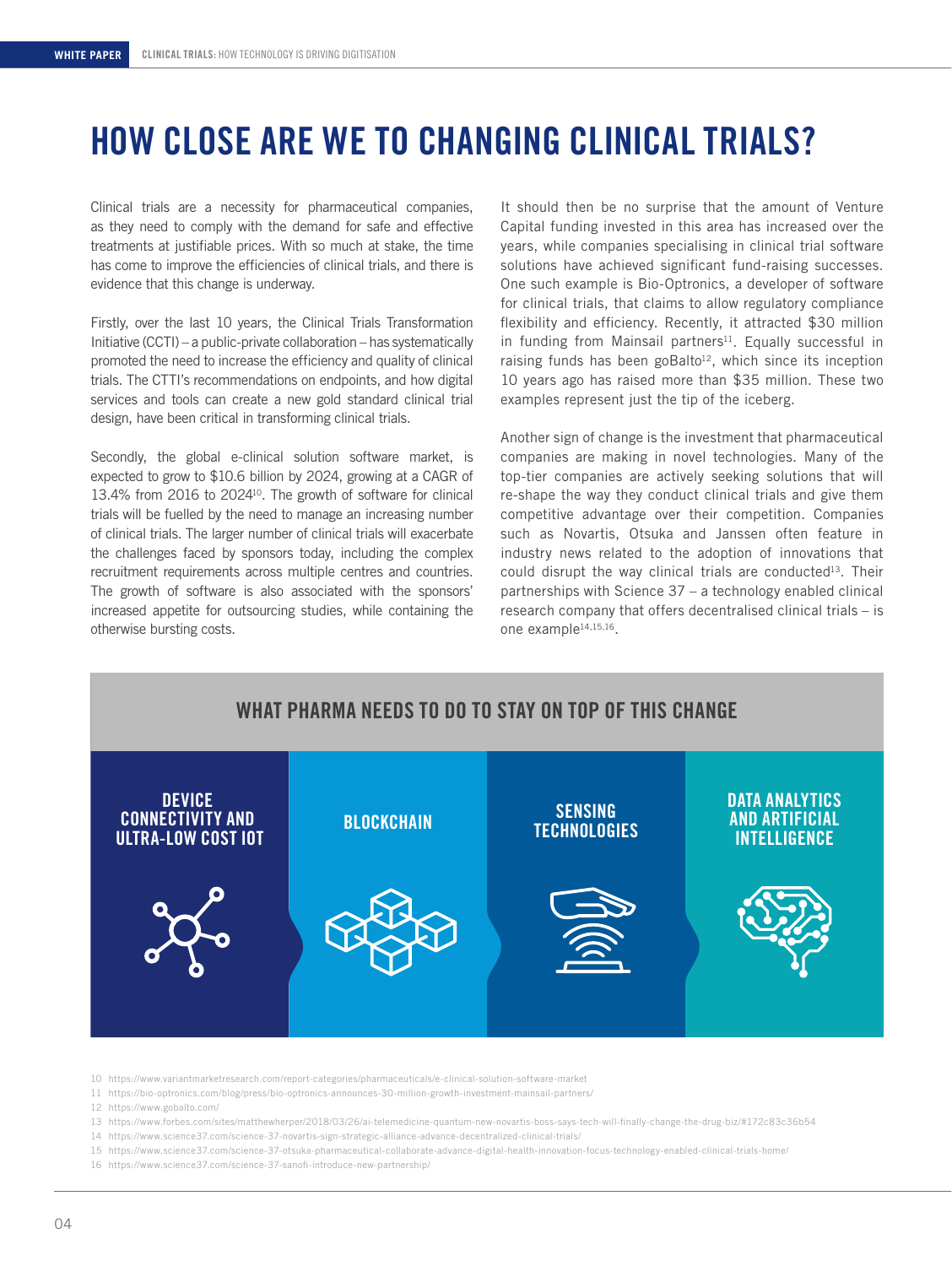### WHAT PHARMA NEEDS TO DO TO STAY ON TOP OF THIS CHANGE

Disruption in clinical trials requires the masterful convergence of multiple technologies and technical capabilities. Their combination will reinvent the way data is captured, analysed and processed and, in doing so, re-define the role of the patient in a clinical study. Below, we outline the technologies and tools that will drive this change<sup>17</sup>.

### DEVICE CONNECTIVITY AND ULTRA-LOW COST IOT

Connected drug delivery devices and smart primary packaging are both disrupting the way patient adherence data is being captured. Connected devices will help overcome the misinterpretation of data when it comes to the impact of drug dose related side effects, outcomes and the patients' general well-being. A great deal has been done to enable the connectivity of drug delivery devices for both respiratory and parenteral devices. One example comes from Novartis, with the introduction of the connected BreezHaler<sup>18</sup> to closely monitor patients' drug intake during clinical trials. Information can be shared in real time, and allows clinical trial sponsors to respond and tackle low levels of adherence. Another example of investment in device connectivity involves Janssen<sup>19</sup>, which recently invested in a novel clinical trial system that uses smart blister packs.

Ultra-low cost connectivity components, coupled with direct-to-cloud technologies, such as NB-IoT/LTE-M, will fuel the transformation towards fully connected and digitised clinical trials. Drastically reducing the cost of IoT devices will remove a key barrier towards the adoption of not only connected drug delivery devices but also wearable sensors. To date, the cost of a radio has been determined by its analogue components, but work to replace the analogue component with a fully digital radio transceiver has progressed. Cambridge Consultants' Pizzicato enables flexible software-defined radios that can change frequency, bandwidth or radio standard in an instant, allowing a much more dynamic use of the radio spectrum. Such systems could justify economically the use of connected wearable sensors and even connected low-cost drug delivery devices, such as syringes.

#### **BLOCKCHAIN**

Blockchain has already proven its value in building a transparent transaction network between parties who do not necessarily trust each other. Blockchain-based solutions may also hold the key to providing more efficient ways of handling the early stages of clinical trials, particularly in relation to recruitment. As blockchain provides a controlled way of accessing proof of the existence of an entity, it may be used for monitoring the existence of consent. This could be of key value to clinical trial stakeholders across multi-centred studies. It means that investigators, sponsors and regulators will all be able to share consent information and better manage re-consent requirements for each batch of patient data corresponding to a specific version of a trial protocol. A mechanism like this would warrant proof of existence for consent and would be timestamped before sharing any data. Benchoufi *et al*. 20 have described a gold-standard, open and secure consent collection form, using blockchain.

As a shared ledger, blockchain can be used to enable and monitor access to clinical trial data, allowing a transparent yet controlled way of sharing patient information. A system like this may help patients to access their data – often held in data silos – and benefit by sharing it with their healthcare professionals (e.g. their GPs). Being able to share personal data and potentially even use it to update patient health records means that patients may be more incentivised to take part in clinical trials, and keep high levels of engagement when it comes to taking part in the different activities and assessments planned.

### SENSING TECHNOLOGIES

There are many advances in the field of sensing technology that could disrupt data collection for clinical trials. The types of sensors, and what they can monitor, has advanced and sensors could feasibly replace manual surveys and assessments. Moreover, sensors are becoming smaller, easier to integrate and use continuously without interfering with a patient's everyday life.

18 Colthorpe et al. Adding Electronics to the Breezhaler®: Satisfying the Needs of Patients and Regulators, Respiratory Drug Delivery 2018, in press

<sup>17</sup> Clinical trial management solutions for siteless studies are outside the scope of this report and not covered here.

<sup>19</sup> http://www.mobihealthnews.com/content/janssen-set-launch-clinical-trial-system-uses-smartphone-app-smart-blister-packs

<sup>20</sup> https://f1000research.com/articles/6-66/v1#ref-11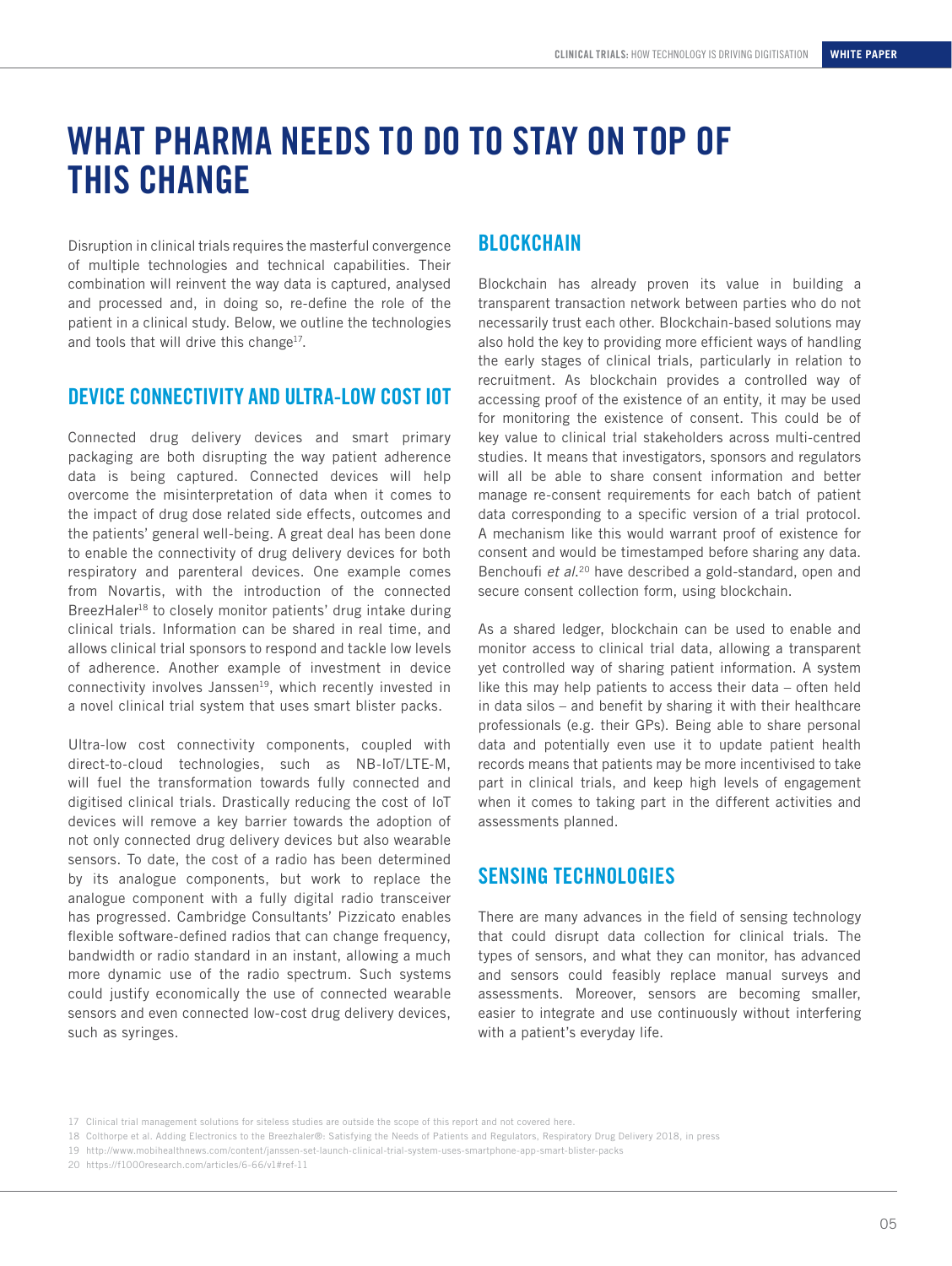For example, contactless sensing may play a key role in how data is collected. Typically, vital sign monitoring requires onbody electrodes, which of course need direct skin contact and often some sort of skin preparation to reduce interference. Today there is evidence that even for vital sign monitoring – with the use of near field coherent sensing (NCS) – it is possible to avoid skin contact. Hui *et al*. 21 demonstrated that such systems could be used to monitor heart rate, blood pressure, respiration rate and breath effort. The system tested comprised passive tags which were integrated into garments at the chest and wrist areas. This type of sensing could revolutionise the way physiological and PRO data is gathered during clinical trials. Innovation in this space will address not only data quality issues but also catalyse an improvement in patient engagement.

Advances in materials will also boost efforts to improve sensing technology. With the use of graphene and metal nanowires<sup>22</sup>, a Korean team developed prototype contact lenses that measure glucose levels and intraocular pressure. "Invisible" sensing will play a key role in the creation of sensing systems that gather multi-parameter data and allow the holistic quantification of an individual's disease status, including that person's response to treatment during a clinical trial.

### DATA ANALYTICS & ARTIFICIAL INTELLIGENCE

Connected devices, connected wearables and the possibility of continuous monitoring during clinical trials open new avenues in terms of the quality of data captured and the overall insights that could be generated. Nevertheless, to generate these insights, we will need to deal with very large datasets, derived from diverse patient populations. Accounting for diversity is particularly important as the manifestation of complex conditions and their symptoms differs among individuals. This will require "diverse" and personalised benchmarks against which a person's progress can be assessed. For example, let's assume that activity levels are considered an important indicator for the wellness of a patient in a clinical trial. Measuring activity is easy, but analysing the data and associating it with that patient's disease state is far more challenging. For the data to make sense, we must be able to determine how closely it is correlated with the disease, the clinical trial intervention and, hence, validate those correlations before generalising any findings.

Data analytics platforms will make or break how impactful the clinical trial connected ecosystem can be. This may involve systems that can be calibrated to reflect the weighted contribution of an individual's 'ecology'. Similarly, using AI it will become possible to filter out any data generated by the individual's environment, and remove any unwanted biases. Such objective data analytics platforms will be able to calculate reasonable benchmarks against which individual patients will be assessed. Gathering meaningful data for a medical assessment in a non-controlled environment is a significant challenge and is key in providing trustworthy and impactful insights.

The use of AI will not be limited to data analysis solutions. Instead, we envisage that AI will play a key role in establishing centre-less clinical trials. It will drive recruitment, patient engagement and will allow trials to run remotely with less intervention from clinical trial staff. One such technology example is Orbita's voice-based home health assistant<sup>23</sup>, which claims to provide a more user-friendly way of completing clinical assessments at home. There is great potential in this space, which could drive clinical trials beyond the need for a clinical trial centre.

<sup>21</sup> https://www.nature.com/articles/s41928-017-0001-0

<sup>22</sup> https://www.medgadget.com/2018/01/soft-transparent-comfortable-contact-lens-measures-glucose-intraocular-pressure.html

<sup>23</sup> http://adigaskell.org/2017/07/03/voice-technology-deployed-in-clinical-trials/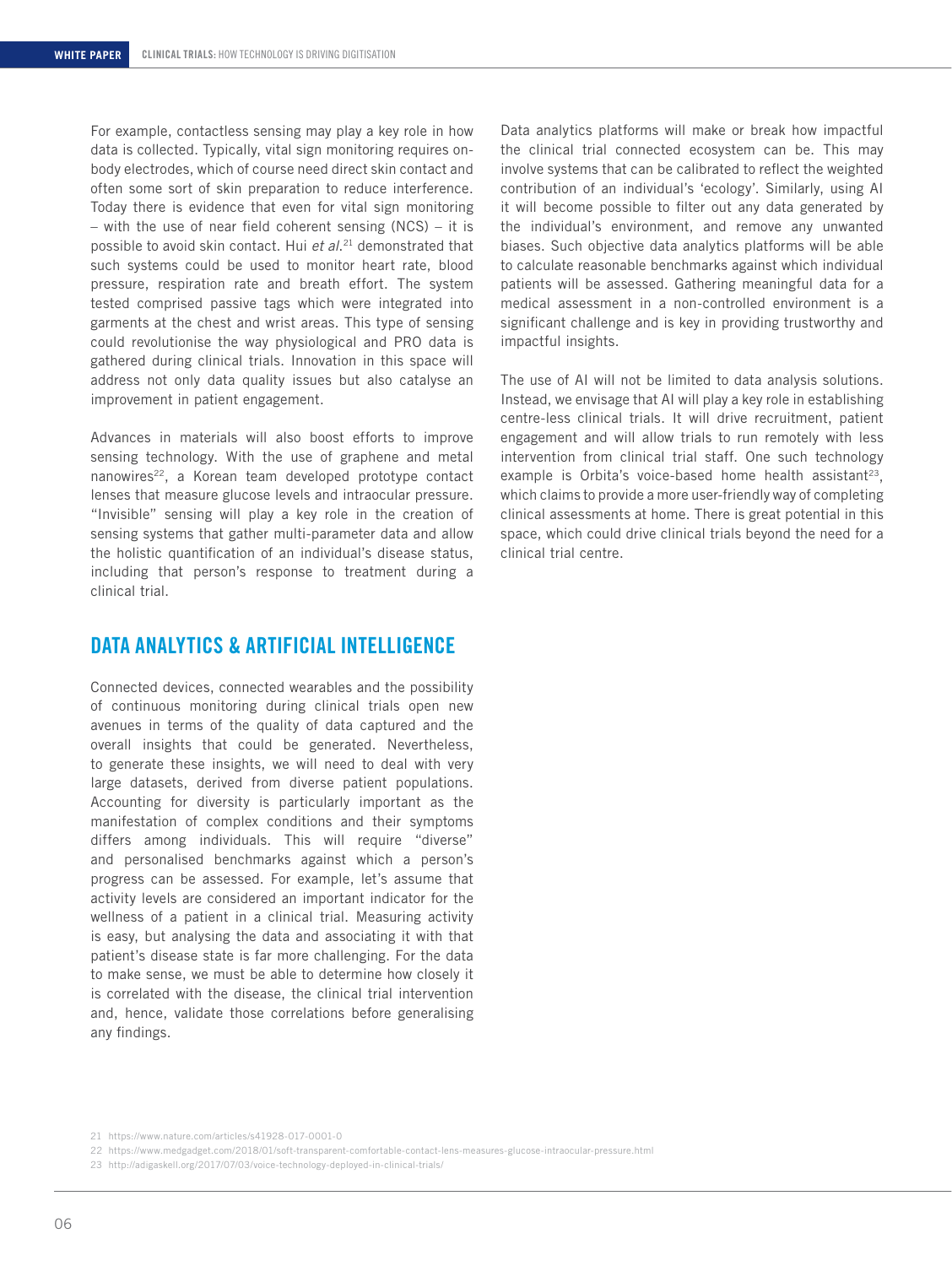### AND SOMETHING ELSE

There is strong evidence of escalating costs for running clinical trials and a clear need to improve certain processes. Clinical trial digitisation offers a solution for most of the challenges that need to be addressed, but how easy is it to integrate new technologies and digitise clinical trials?

Could the cost of developing and adopting clinical trials prove to be a barrier in making the switch to digital? When assessing the positive impact of digital technologies on recruitment, patient engagement, quality of data, adjusting treatments and protocols, and improving the agility of studies, it is easy to recognise the value these changes will bring. The average cost of a patient in a clinical trial is approximately \$38,00024. We can assume that the cost of introducing digital tools – that will be used again and again, even in commercial settings post development – will only be a fraction of that total. If anything, it is likely that the digitisation of clinical trials will introduce many cost efficiencies. More importantly, the cost of a failed or mismanaged clinical trial will always be far more significant than the cost of digitisation. To that point, a report commissioned by the U.S. Department of Health and Human Services concluded that home testing alone could, on average, reduce the cost of a Phase I study by 16%, a Phase II study by 22%, and a Phase III study by 17%. The impact on net cost for each phase is significant, considering that in the same report the average cost of a phase trial was estimated to be \$20 million<sup>25</sup>.

Clinical trials are slowly changing in order to address concerns around their efficiency. These changes have the potential to offer competitive advantage to clinical trial sponsors. Companies can streamline their clinical trials, improve their R&D efficiency, cut costs and minimise the risk of development. They will be able to increase the number of their clinical studies, develop and test more treatments simultaneously, reach remote and even smaller patient groups and create better protocols to test their treatments. To do so they will need to demonstrate an appetite for adopting new technologies. Failure to do so could have a long-term impact on their business.

### WHY DIGITAL TECHNOLOGIES WILL DISRUPT CLINICAL TRIALS



24 http://phrma-docs.phrma.org/sites/default/files/pdf/biopharmaceutical-industrysponsored-clinical-trials-impact-on-state-economies.pdf

<sup>25</sup> https://aspe.hhs.gov/report/examination-clinical-trial-costs-and-barriers-drugdevelopment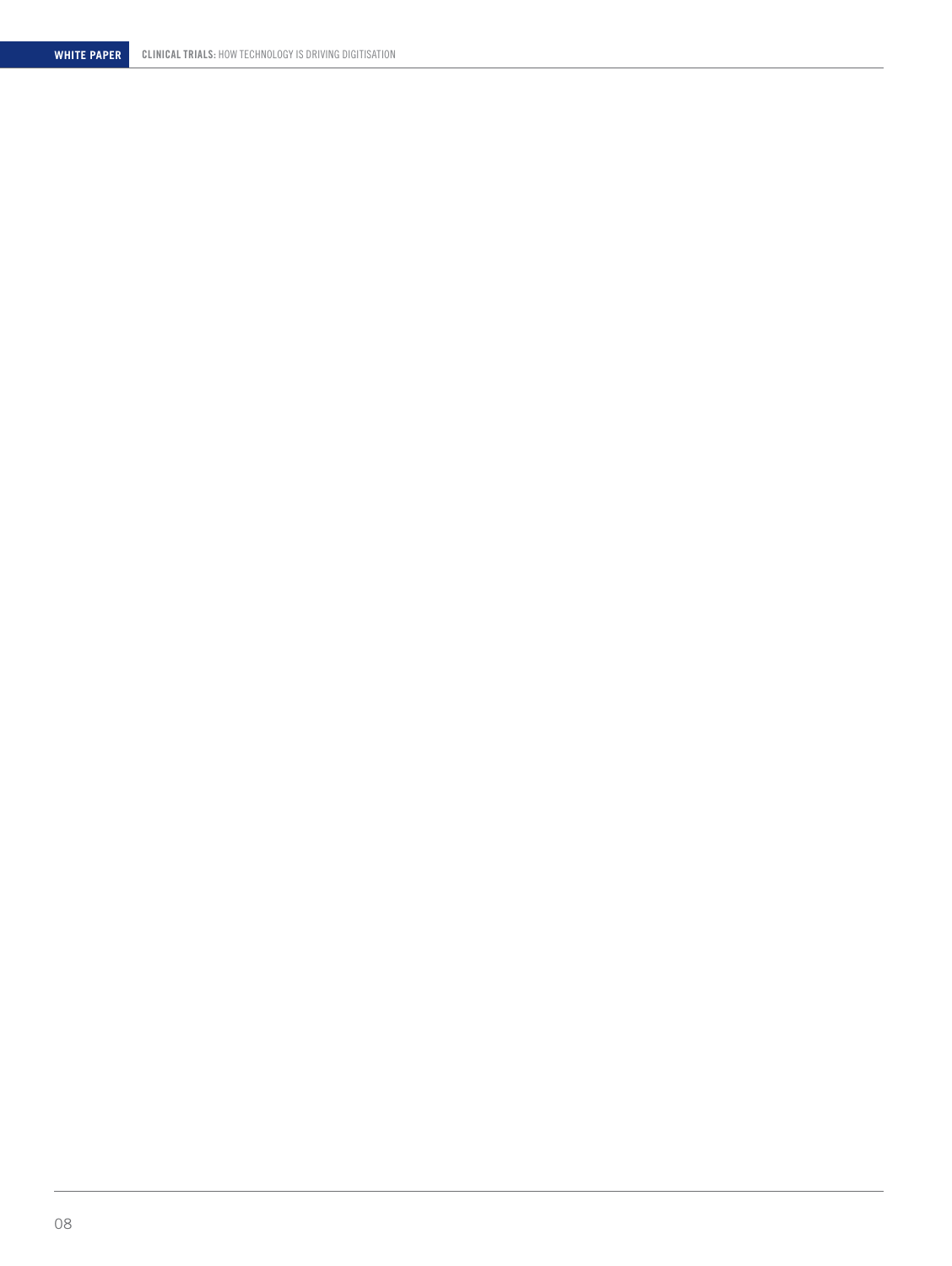Cambridge Consultants is a world-class supplier of innovative product development engineering and technology consulting. We work with companies globally to help them manage the business impact of the changing technology landscape.

With a team of more than 750 staff in the UK, the USA, Singapore and Japan, we have all the in-house skills needed to help you – from creating innovative concepts right the way through to taking your product into manufacturing. Most of our projects deliver prototype hardware or software and trials production batches. Equally, our technology consultants can help you to maximise your product portfolio and technology roadmap.

We're not content just to create 'me-too' products that make incremental change; we specialise in helping companies achieve the seemingly impossible. We work with some of the world's largest blue-chip companies as well as with some of the smallest, innovative start-ups that want to change the status quo fast.

Cambridge Consultants is part of the Altran Group, a global leader in innovation. [www.Altran.com](http://www.Altran.com)

**Jaquie Finn, Head of Digital Health** Jaquie.Finn@CambridgeConsultants.com

**Harshal Shah, VP, Global MedTech** Harshal.Shah@CambridgeConsultants.com